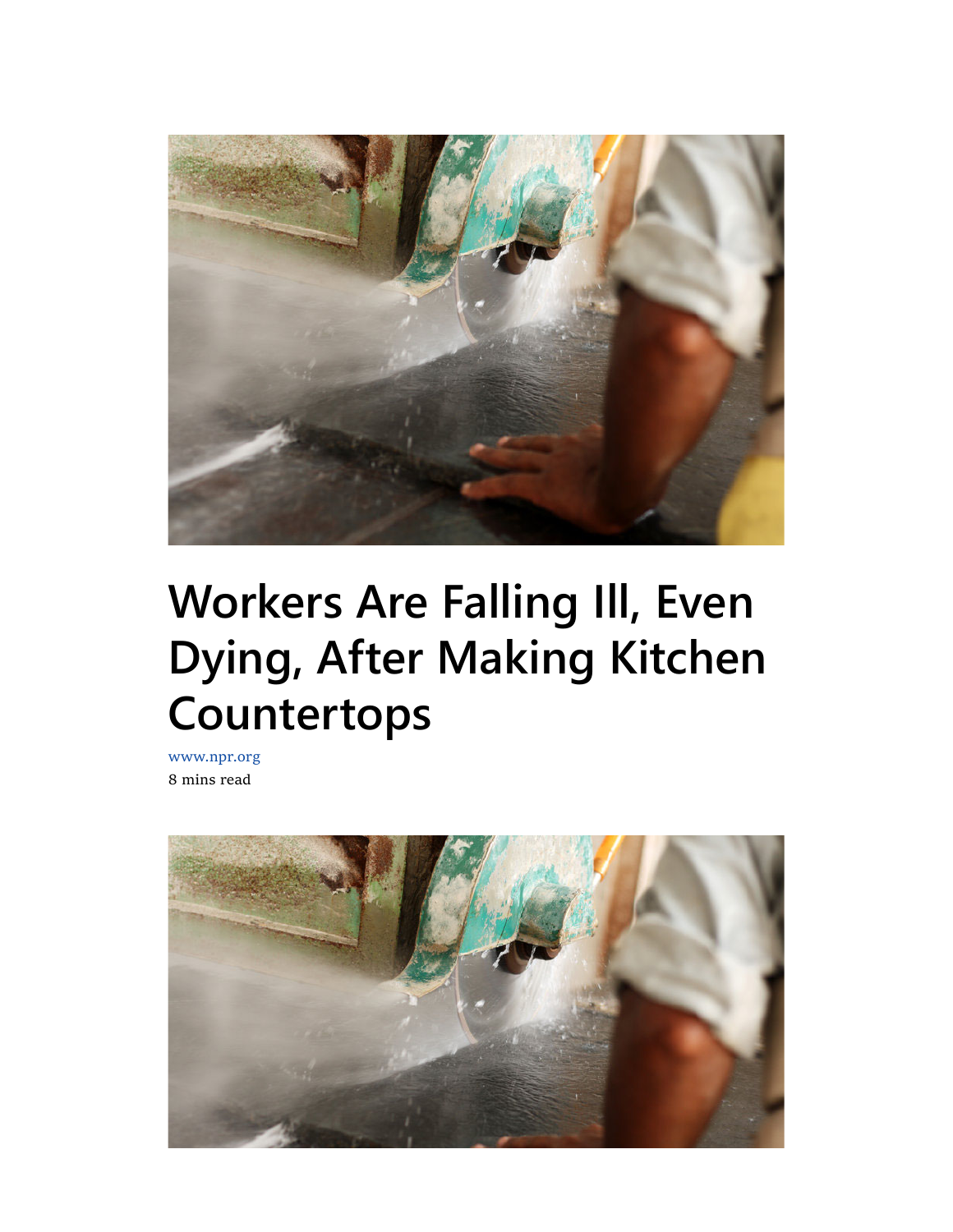

worker cuts black granite to make a countertop. Though<br>granite, marble and "engineered stone" all can produce<br>harmful silica dust when cut, ground or polished, the<br>artificial stone typically contains much more silica, says granite, marble and "engineered stone" all can produce harmful silica dust when cut, ground or polished, the artificial stone typically contains much more silica, says a CDC researcher tracking cases of silicosis. **danishkhan/Getty Images hide caption**

#### **toggle caption**

danishkhan/Getty Images

A worker cuts black granite to make a countertop. Though granite, marble and "engineered stone" all can produce harmful silica dust when cut, ground or polished, the artificial stone typically contains much more silica, says a CDC researcher tracking cases of silicosis.

## danishkhan/Getty Images

Artificial stone used to make kitchen and bathroom countertops has been linked to cases of death and irreversible lung injury in workers who cut, grind and polish this increasingly popular material.

The fear is that thousands of workers in the United States who create countertops out of what's known as "engineered stone" may be inhaling dangerous amounts of lung-damaging silica dust, because engineered stone is mostly made of the mineral silica.

Jose Martinez, 37, worked for years as a polisher and cutter for a countertop company that sold engineered stone, as well as natural stone like marble. He says dust from cutting the slabs to order was everywhere.

"If you go to the bathroom, it's dust. When we go to take lunch, on the tables, it's dust," he says. "Your nose, your ears, your hair, all your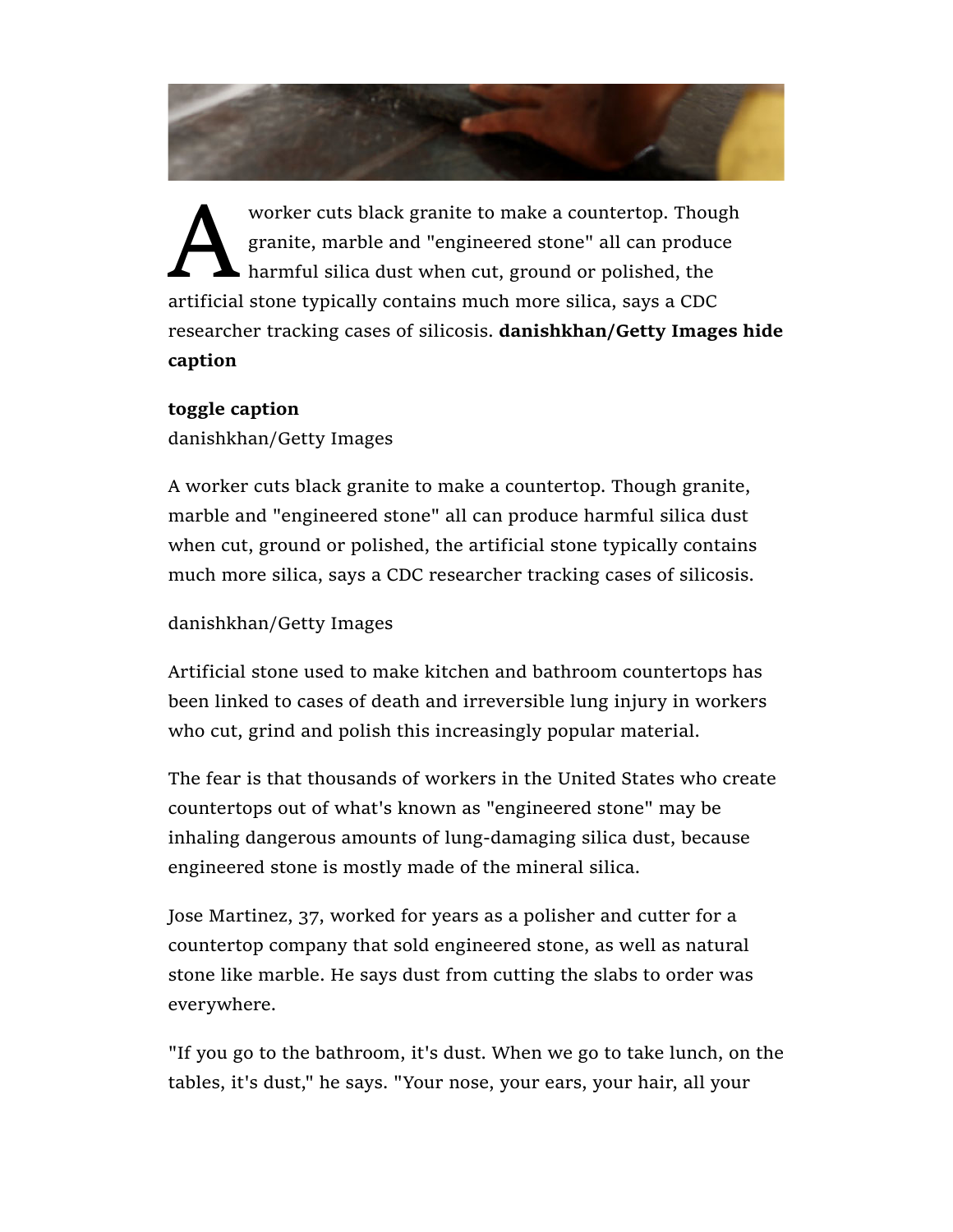body, your clothes — everything. When you walk out of the shop, you can see your steps on the floor, because of the dust."

Now, he's often weak and dizzy and has pain in his chest. He can no longer play soccer or run around with his kids. Doctors have diagnosed silicosis, a lung disease that can be progressive and has no treatment except for lung transplant. Martinez is scared after hearing that two other workers from the same company, who were also in their 30s, died of silicosis last year.

"When I go to sleep, I think about it every night — that if I'm going to die in three or four, five years?" he says, his voice breaking. "I have four kids, my wife. To be honest with you, every day I feel worse. Nothing is getting better."

Engineered stone typically contains over 90% silica. Granite ... usually contains less than 45% silica. Marble usually contains less than 10%.

#### Dr. Amy Heinzerling, CDC

His experience is just one of those described in a new report on 18 cases of illness, including two deaths, among people who worked principally with engineered stone in California, Colorado, Texas and Washington.

The workers were nearly all Hispanic, almost all were men, and most had "severe, progressive disease."

"I am concerned that what we may be seeing here may just be the tip of the iceberg," says Dr. Amy Heinzerling, an epidemic intelligence service officer with the Centers for Disease Control and Prevention who is assigned to the California Department of Public Health.

Engineered stone took off as a popular option for countertops about a decade ago and is now one of the most common choices for kitchens and bathrooms. From 2010 to 2018, imports of the material rose about 800%.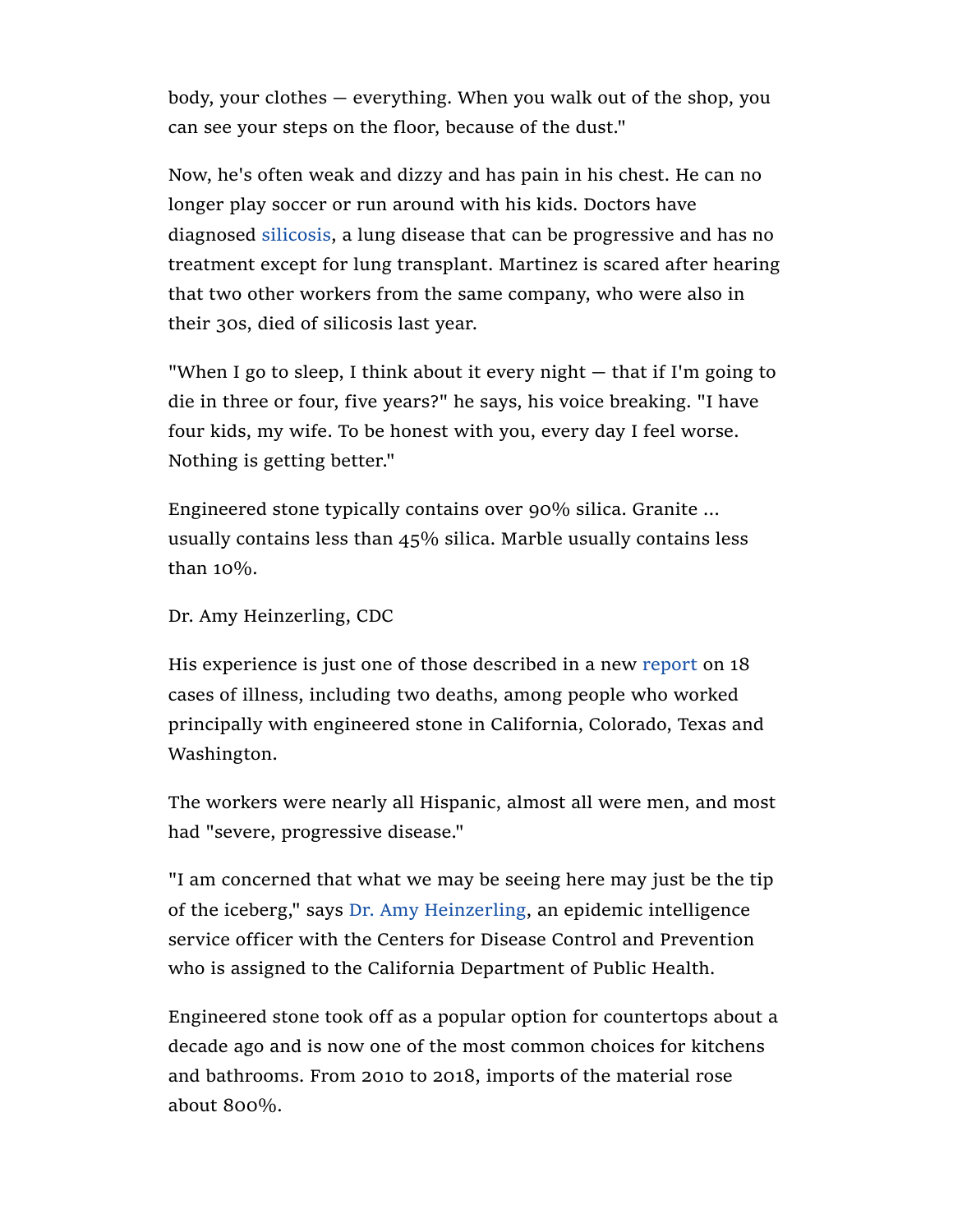Manufacturers say the material is preferable to natural stone because it's less likely to crack or stain. Companies make their engineered stone by embedding bits of quartz in a resin binder, and that means it's almost entirely composed of crystalline silica.

"Engineered stone typically contains over 90% silica," says Heinzerling. "Granite, for instance, usually contains less than 45% silica. Marble usually contains less than 10%."

While all this silica isn't a concern once the countertop is installed in a kitchen or bathroom, it is a potential problem for the businesses that cut slabs of this artificial stone to the right shape for customers.

"Workers who cut with the stone can be exposed to much higher levels of silica," says Heinzerling, "and I think we're seeing more and more workers who are working with this material who are being put at risk."

A spokesperson for a trade organization that represents major manufacturers of engineered stone, A.St.A. World-wide, sent NPR a written statement, noting that dust-related diseases can come from unsafe handling of many different materials and that "these risks are not specific to engineered stone."

What's more, the statement goes on, engineered stone surfaces "are totally safe in their fabrication and installation if it is performed according to the recommended practices." Manufacturers, according to the trade group, have been working to educate fabricators about these practices.

Still, Heinzerling believes that "the fact that all of our affected workers worked with engineered stone, as did many of the workers reported internationally, is really important."

One recent study in Australia found that at least 12% of workers who cut stone countertops had silicosis. Those cases, and the new cases in the United States, have public health experts now wondering about the nearly 100,000 U. S. workers in this industry.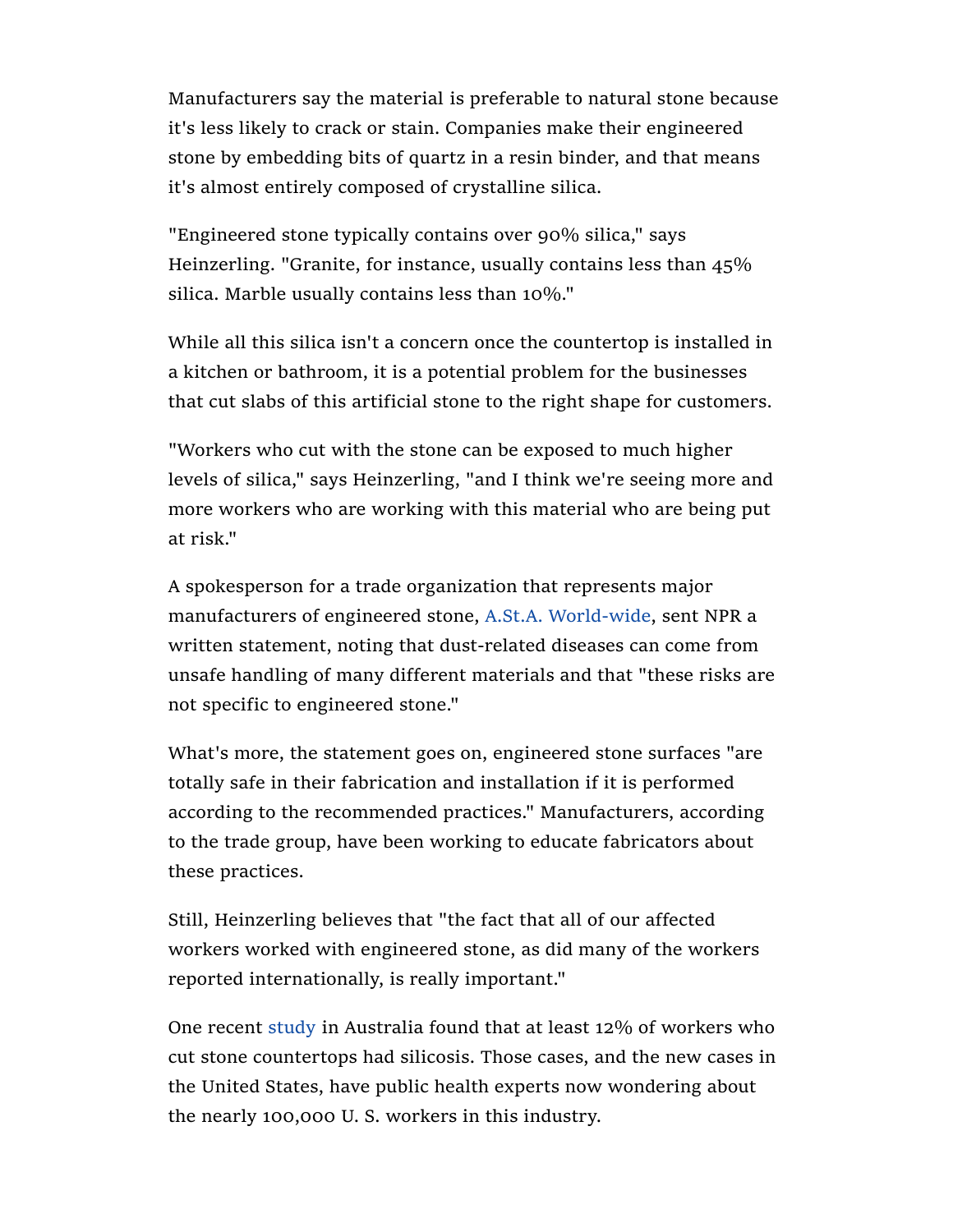We knew we'd see more cases. It's disappointing that OSHA hasn't done anything to stop these cases from occurring. These cases were predictable, and they were preventable.

David Michaels, former head of OSHA, U.S. Department of Labor, 2009-2017

Officials estimate that there are more than 8,000 stone fabrication businesses in the United States. Many are small-scale operations that might not understand the dangers of silica or how to control it.

Clusters of silicosis cases, some requiring lung transplants, had already occurred among workers who cut engineered stone in Israel, Italy and Spain when doctors saw the first North American case in 2014.

That was a 37-year-old Hispanic man who had worked at a countertop company and had been exposed to dust, including dust from engineered stone, for about a decade.

More cases were then discovered in California when public health workers did a routine search of hospital discharge records for a diagnosis of silicosis. They identified a 38-year-old man who had died of silicosis in 2018 after working for a countertop manufacturer.

When they investigated his former workplace, they learned of another worker who had died of silicosis in 2018 at age 36. Four other workers from that same company, including Martinez, have been diagnosed with silicosis.

## **Not just miners anymore**

Meanwhile, in Colorado, an unusually high number of people with silicosis were showing up at the occupational health practice of Dr. Cecile Rose, professor of medicine at National Jewish Health and the University of Colorado.

"Over a period of less than 18 months, I had seen seven cases of silicosis in younger workers," says Rose.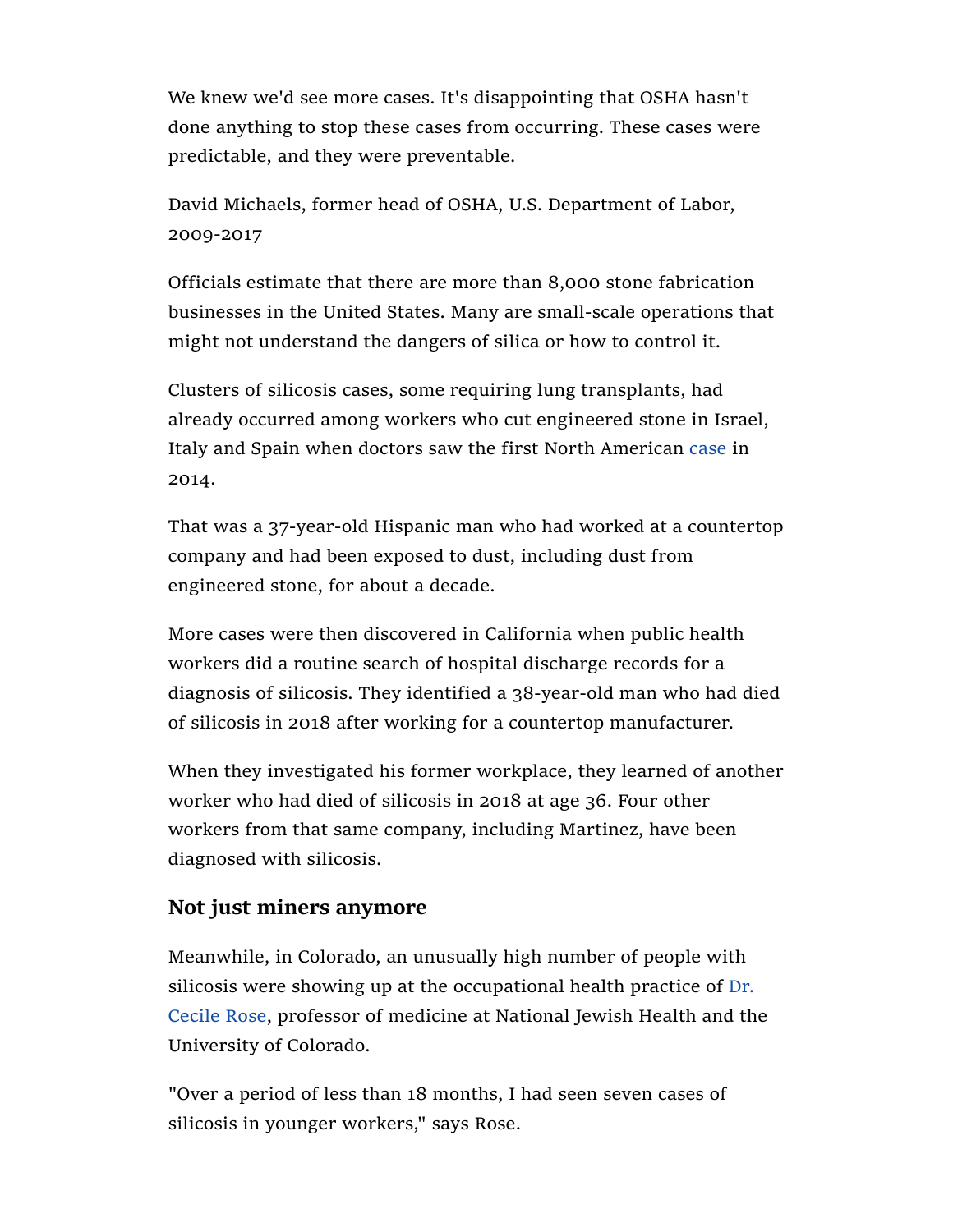In the past, her patients with silicosis tended to be miners, who had dug for metals such as gold and silver many years before. Her new patients were younger and were working with companies that processed slabs of engineered and natural stone.

"We actually not only saw people who were directly cutting and grinding the stone, but we saw people who were just sweeping up the work site after the stone had been cut," says Rose. "They were exposed to the silica particles that were suspended in the air just with housekeeping duties."

More cases have been found in Texas. And in 2018, public health workers identified a 38-year old Hispanic man with silicosis in Washington who fabricated countertops. "He is facing serious health issues and is being considered for a lung transplant," according to Washington State Department of Labor & Industries.

# **Controlling the dust is key**

None of this surprises David Michaels, an epidemiologist at George Washington University who used to run the Occupational Safety and Health Administration, a safety agency within the Department of Labor. In 2015, he says, OSHA issued a "hazard alert" warning of a significant exposure risk for workers who manufacture natural and artificial stone countertops.

"We knew we'd see more cases," says Michaels. "It's disappointing that OSHA hasn't done anything to stop these cases from occurring. These cases were predictable, and they were preventable."

Prevention basically comes down to controlling the dust. Stone cutting businesses can choose from a variety of proven methods ranging from working with stone while it's wet to using vacuum or filtration systems that remove dust from the air.

In 2016, OSHA issued new workplace limits on how much silica could be in the air. This controversial new rule reduced the permissible exposure level to half of what it had been. Safety experts hailed the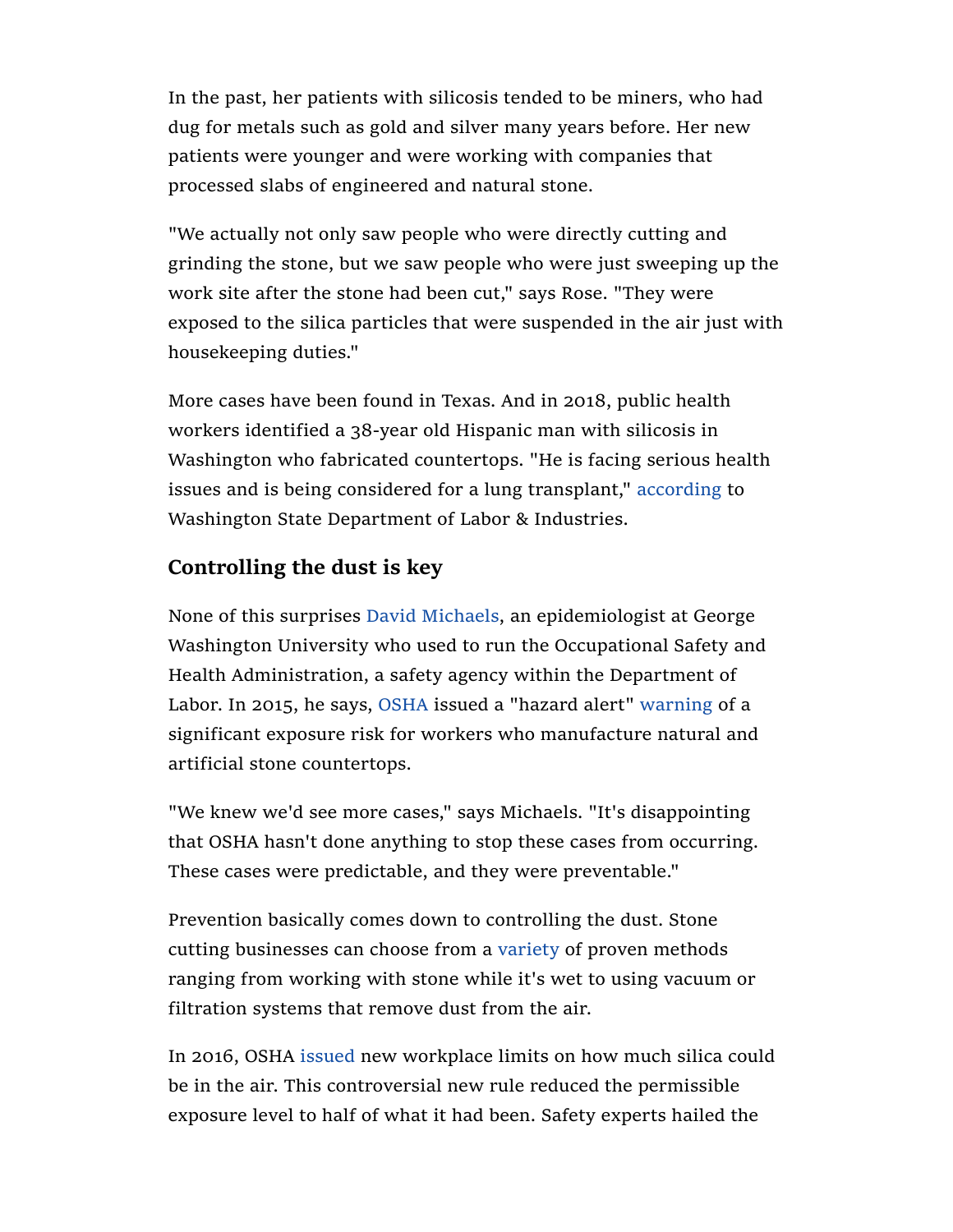new, tighter limit as an important step forward; the previous regulations had been based on decades-old science, they said. But many industry groups opposed it.

A year later, the incoming Trump administration ended the safety agency's national emphasis program for silica. That program would have allowed OSHA to target the countertop fabrication industry for special inspections, says Michaels.

"That way OSHA can have an impact on the entire industry," says Michaels. "But OSHA is not doing that."

Without that program, says Michaels, OSHA is limited in what it can legally do. OSHA can investigate a workplace injury or a complaint. But these workers, some of whom are undocumented immigrants with few employment options, are unlikely to complain.

A spokesperson for OSHA tells NPR that the agency will determine "at a later date" whether a revised silica special emphasis program is needed; in the meantime, the agency "continues to enforce the 2016 silica standard."

"Employers are responsible for providing a safe and healthy workplace free from recognized hazards," the spokesperson says.

Some countertop manufacturers are well aware of the dangers of silica. David Scott, the owner and operator of Slabworks of Montana, in Bozeman, estimates that about  $40\%$  to  $50\%$  of what he sells and cuts is the engineered stone.

He has been able to dramatically reduce the amount of silica dust in his countertop fabrication shop over the past five years, he says.

One of his insurers provided testing for airborne silica, and Scott says levels were initially only marginally acceptable, even though his facility doesn't do any dry processing of stone, which creates more dust. "We were a wet shop at that time, and we were still marginal," he says.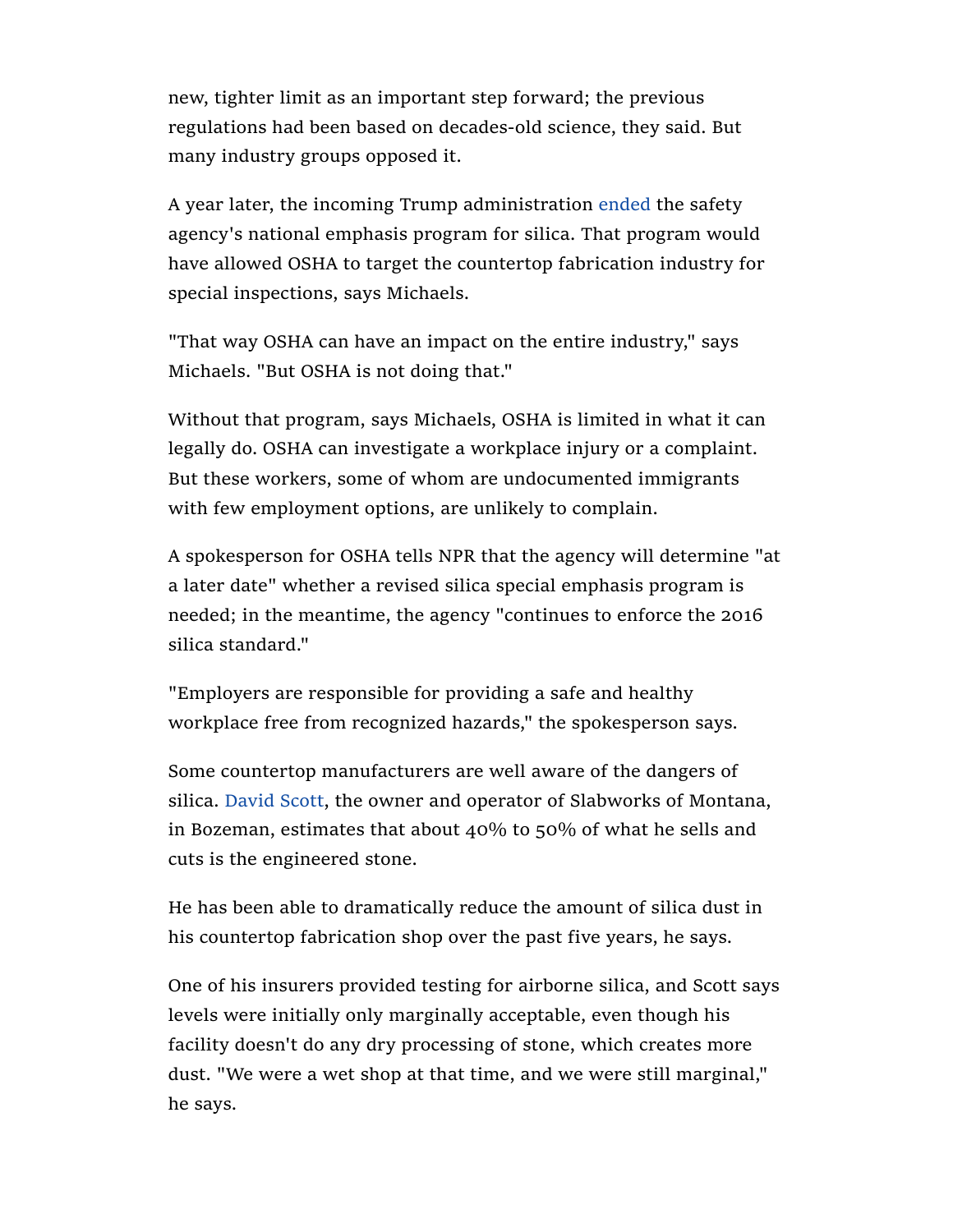Part of the problem was that water with silica dust would end up on the floor, he explains, and some of the water would evaporate before going down the drain.

"If you came in in the morning, you would see a white residue on our floor, and that was the dust," says Scott. "So the first thing we did was bring in a floor scrubber. We call it our Zamboni."

The machine scrubs and vacuums up the water, and Scott says that reduced the silica load in the air substantially. He then added new air handling systems to further remove dust. "We brought our silica levels, at times, down to undetectable," says Scott.

He says consumers who want to make sure they're buying a countertop from a responsible vendor can vet fabricators by looking to see if they are accredited by the Natural Stone Institute, which trains companies on how to safely cut and polish stone. Accreditation requires companies to basically invite OSHA in to do an inspection.

But many operators, especially smaller ones, won't have gone through this process. If a showroom is attached to a manufacturing shop, Scott says, a countertop buyer could simply look around.

"How much dust do you see? Because it gets everywhere," says Scott. "General cleanliness is going to tell you a lot."

### **Australia sees a spike in cases**

In Australia, where government officials are grappling with a spike in aggressive cases of silicosis among workers who cut engineered stone, medical organizations are urging doctors to screen young workers to identify those who have lung disease.

Dr. Graeme Edwards, an occupational health physician in Brisbane, Queensland, says that currently there are more than 250 known cases of silicosis among people who manufacture countertops — or "benchtops," as they are called in Australia.